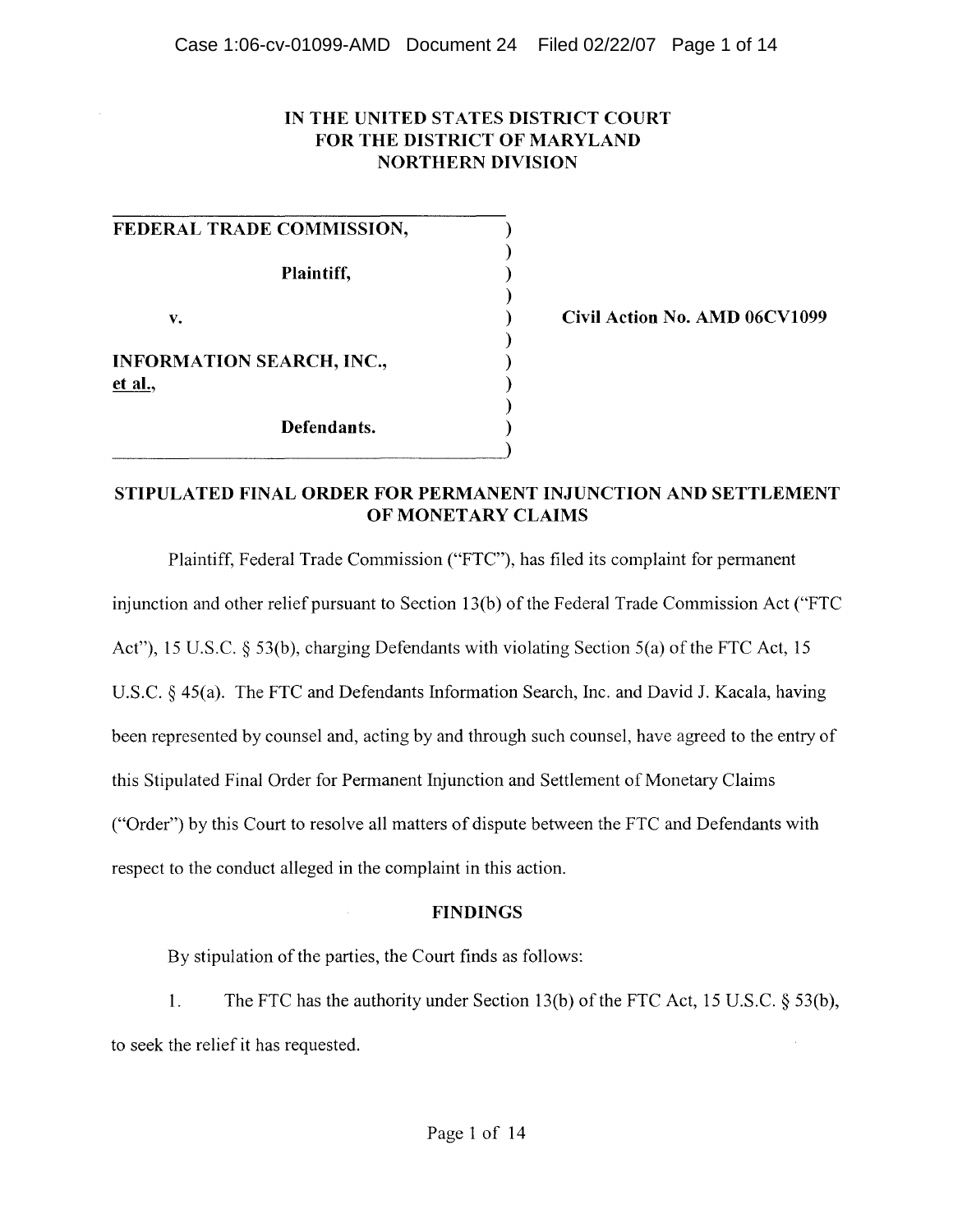2. This Court has jurisdiction of the subject matter of this case and has jurisdiction over Defendants. Venue in the District of Maryland is proper, and the Complaint states a claim upon which relief may be granted against Defendants.

3. The activities of Defendants are in or affecting commerce, as defined in the FTC Act, 15 V.S.c. § 44.

4. Defendants waive all rights that may arise under the Equal Access to Justice Act, 28 V.S.c. § 2412, concerning the prosecution of this action to the date of this Order. Each party shall bear its own costs and attorneys' fees. Defendants also waive all rights to seek judicial review of, or otherwise challenge or contest the validity of, this Order.

5. By entering into this Order, Defendants do not admit to the allegations set forth in the Complaint, other than the jurisdictional facts, and Defendants' consent to entry of this Order shall not be interpreted to constitute an admission by them that they have engaged in any violations of any law or regulations.

6. This action and the relief awarded herein are in addition to, and not in lieu of, other remedies as may be provided by law, including both civil and criminal remedies.

7. Entry of this Order is in the public interest.

### **DEFINITIONS**

For purposes of this Order, the following defmitions shall apply:

1. "Defendants" means Information Search, Inc. and David 1. Kacala, individually and as an officer of Information Search, Inc.

2. "Customer phone records" means (a) information that relates to the quantity, technical configuration, type, destination, location, and amount of use of a telecommunications service subscribed to by any customer of a telecommunications carrier, and that is made available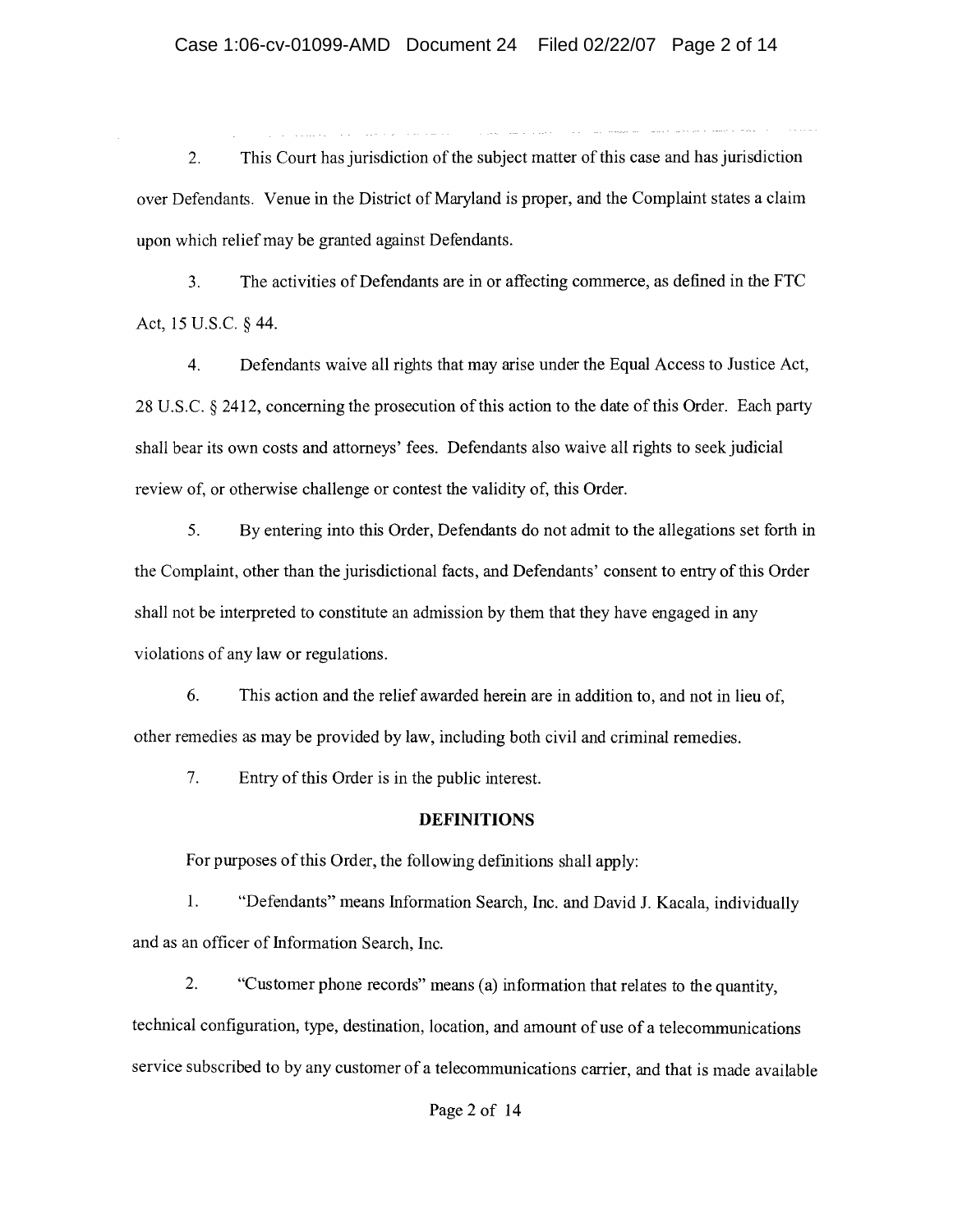to the carrier by the customer solely by virtue of the carrier-customer relationship; and (b) information contained in the bills pertaining to telephone exchange service or telephone toll service received by a customer of a carrier, which includes, but is not limited to, telephone call detail records.

3. "Consumer personal information" means any individually identifiable information concerning a consumer, including, but not limited to: (a) an unpublished or unlisted wire line or wireless phone number; (b) an unpublished or unlisted physical or mailing address, including street name and name of city or town, Post Office Box number, or Private Mailbox number; (c) an email address or other online contact information, such as an instant messaging user identifier or a screen name that reveals an individual's email address; (d) a Social Security number in whole or in part; (e) credit and/or debit card information, including credit and/or debit card number, expiration date, data stored on the magnetic stripe of a credit or debit card, and transaction detail records; (f) bank account information or transaction records including the ABA routing number, account number, check number, and transaction detail records; (g) a driver's license number; or (h) any other information from or about an individual consumer that is combined with (a) through (g) above.

#### **ORDER**

#### **BAN ON** SALE **OF CUSTOMER PHONE RECORDS**

**I. IT IS THEREFORE ORDERED** that Defendants, their assigns, officers, agents, servants, employees, and those persons in active concert or participation with them who receive actual notice of this Order by personal service or otherwise, are hereby restrained and enjoined from obtaining, causing others to obtain, marketing, or selling customer phone records and consumer personal information that is derived from customer phone records; *provided, however,*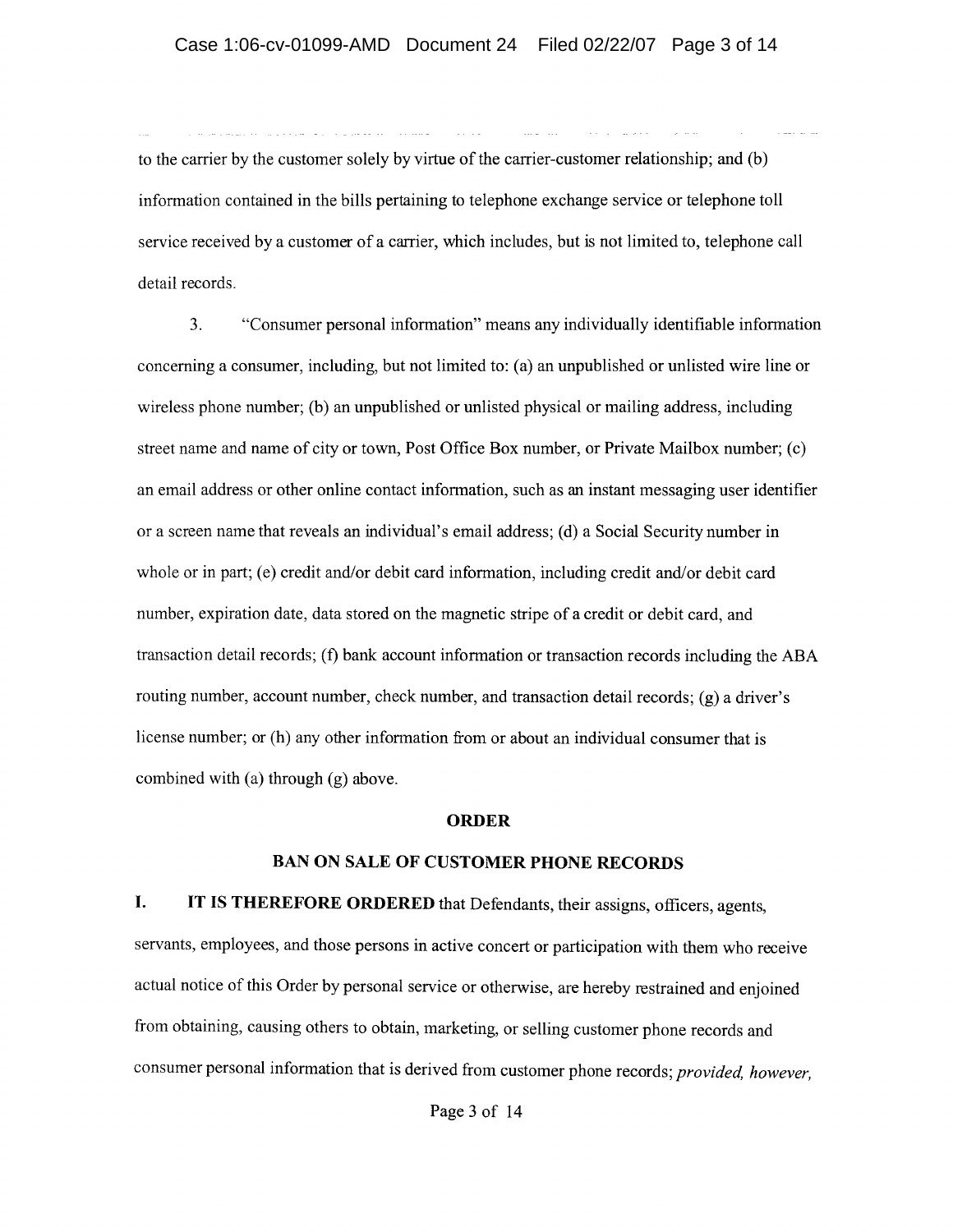that Defendants shall not be prohibited from obtaining customer phone records or consumer personal information that is derived from customer phone records pursuant to any law, regulation, or lawful court order. Nothing in this Order shall be read as an exception to this Section 1.

#### **PROHIBITED BUSINESS ACTIVITIES**

**II. IT IS FURTHER ORDERED** that Defendants, their assigns, officers, agents, servants, employees, and those persons in active concert or participation with them who receive actual notice of this Order by personal service or otherwise, in connection with the obtaining, marketing, or sale of any consumer personal information, unless otherwise authorized pursuant to any law, regulation, or lawful court order, are hereby restrained and enjoined from:

A. Making false or deceptive statements or representations, including but not limited to impersonating any person or entity, directly or by implication, to any person or entity in order to obtain consumer personal information;

B. Requesting any person or entity to obtain consumer personal information relating to any third person, if the person making such a request knows or should know that the person or entity to whom such a request is made will obtain or attempt to obtain such information in violation of Subsection A of this Section II.

#### **MONETARY RELIEF**

### **III. IT IS FURTHER ORDERED** that:

A. Judgment is hereby entered against Defendants, jointly and severally, in the amount of FORTY THOUSAND AND SEVENTY *FNE* DOLLARS (\$40,075.00); provided, however, that this judgment shall be suspended (1) upon payment to the FTC, within five (5) days after Defendants receive notice of entry of this Order, of THREE THOUSAND DOLLARS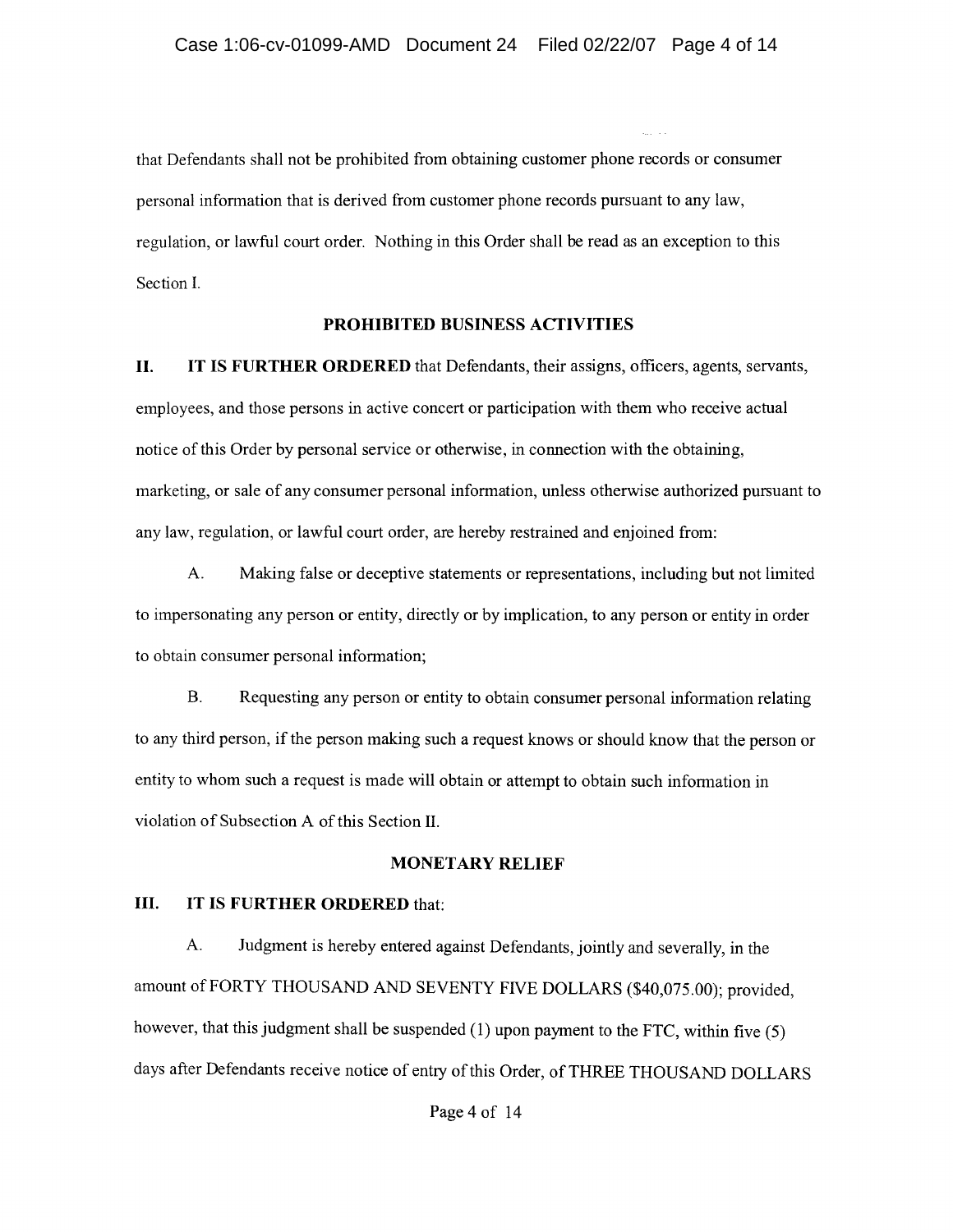### Case 1:06-cv-01099-AMD Document 24 Filed 02/22/07 Page 5 of 14

(\$3,000.00) in the form of a certified cashier's check made payable to the FTC or its designated agent; and (2) as long as the Court makes no finding, as provided in Section **IV** ofthis Order, that either Defendant materially misrepresented or omitted the nature, existence, or value of any asset.

B. Any funds received by the FTC pursuant to this Section III shall be deposited into a fund administered by the FTC or its agent to be used for such equitable relief, including but not limited to consumer information remedies and disgorgement to the U.S. Treasury of ill-gotten monies, as the FTC determines to be reasonably related to Defendants' practices alleged in the Complaint. Defendants shall have no right to challenge the FTC's choice of remedies under this Section **III.** 

C Defendants further agree that the facts as alleged in the Complaint shall be taken as true in the event of any subsequent litigation to collect amounts due pursuant to this Order, including but not limited to a nondischargeability complaint in any bankruptcy proceeding.

D. The judgment entered pursuant to this Section III is equitable monetary relief, solely remedial in nature, and not a fme, penalty, punitive assessment, or forfeiture.

E. Defendants acknowledge and agree that any money paid pursuant to this Order is irrevocably paid to the FTC for purposes of settlement between the FTC and Defendants, and Defendants relinquish all rights, title, and interest to such money.

F. Defendants are hereby required, in accordance with 31 U.S.C. § 7701, to furnish to the FTC their tax identification numbers, which shall be used for purposes of collecting and reporting on any delinquent amount arising out of this Order.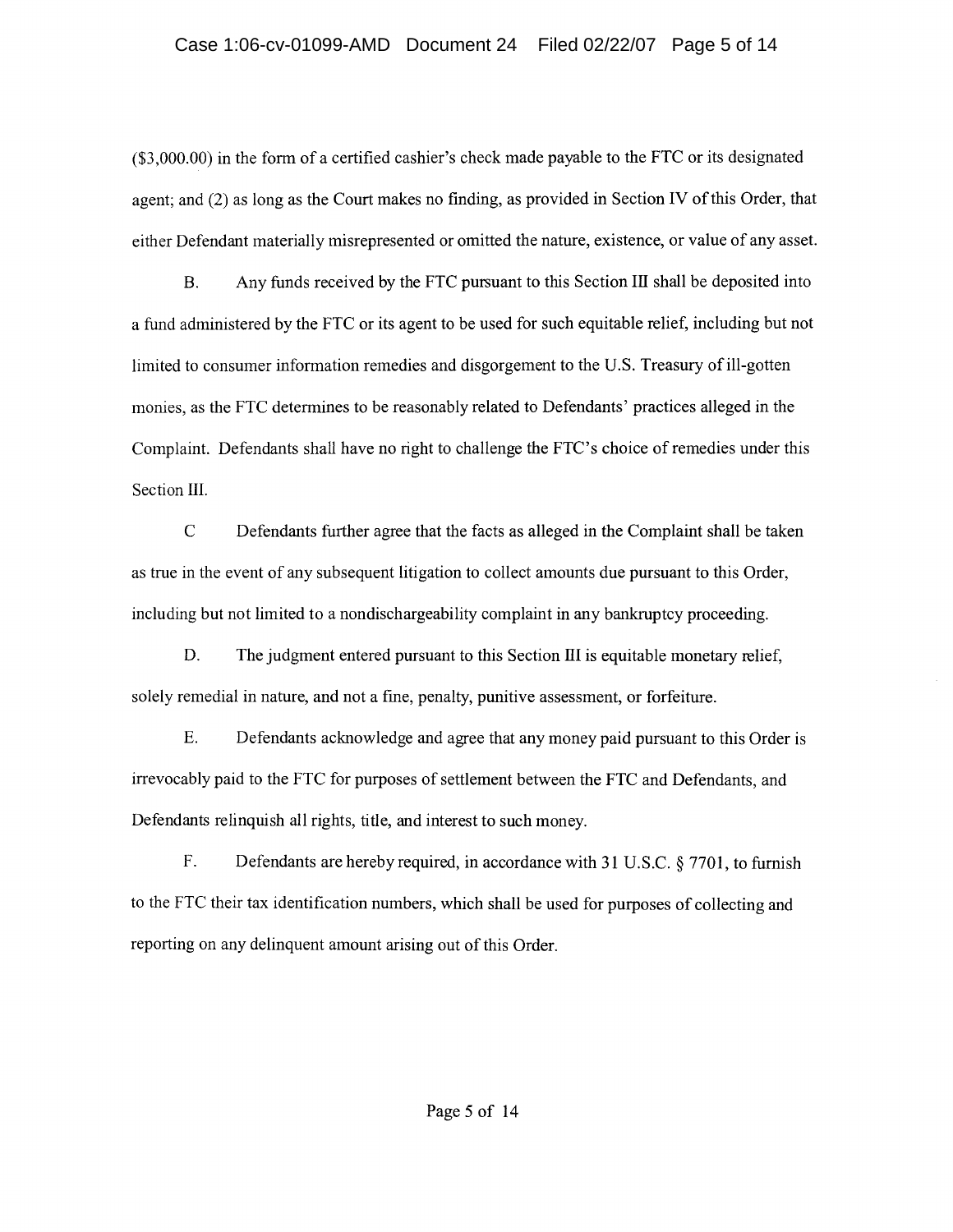#### RIGHT TO REOPEN

IV. IT IS FURTHER ORDERED that the FTC's agreement to this Order is expressly premised on the truthfulness, accuracy and completeness of financial statements previously submitted by Defendants to the FTC. If, upon motion by the FTC, the Court fmds that the fmancial statement of either Defendant contains any material misrepresentation or omission, the suspended judgment entered in Section III of this Order shall become immediately due and payable as to that Defendant (less any amounts turned over to the FTC pursuant to Section lILA. of this Order); provided, however, that in all other respects this Order shall remain in full force and effect unless otherwise ordered by the Court; and provided further, that proceedings instituted under this provision would be in addition to, and not in lieu of, any other civil or criminal remedies as may be provided by law, including any other proceedings that the FTC may initiate to enforce this Order. For purposes of this Section IV, Defendants waive any right to contest any of the allegations in the Complaint.

#### COOPERATION WITH FTC

V. IT IS FURTHER ORDERED that Defendant David J. Kacala shall, in connection with this action or any subsequent investigations related to or associated with the transactions or the occurrences that are the subject of the FTC's Complaint, cooperate in good faith with the FTC and appear at such places and times as the FTC shall reasonably request, after written notice, for interviews, conferences, pretrial discovery, review of documents, and for such other matters as may be reasonably requested by the FTC. If requested in writing by the FTC, Defendant David J. Kacala shall appear and provide truthful testimony in any trial, deposition, or other proceeding related to or associated with the transactions or the occurrences that are the subject of the Complaint, without the service of a subpoena.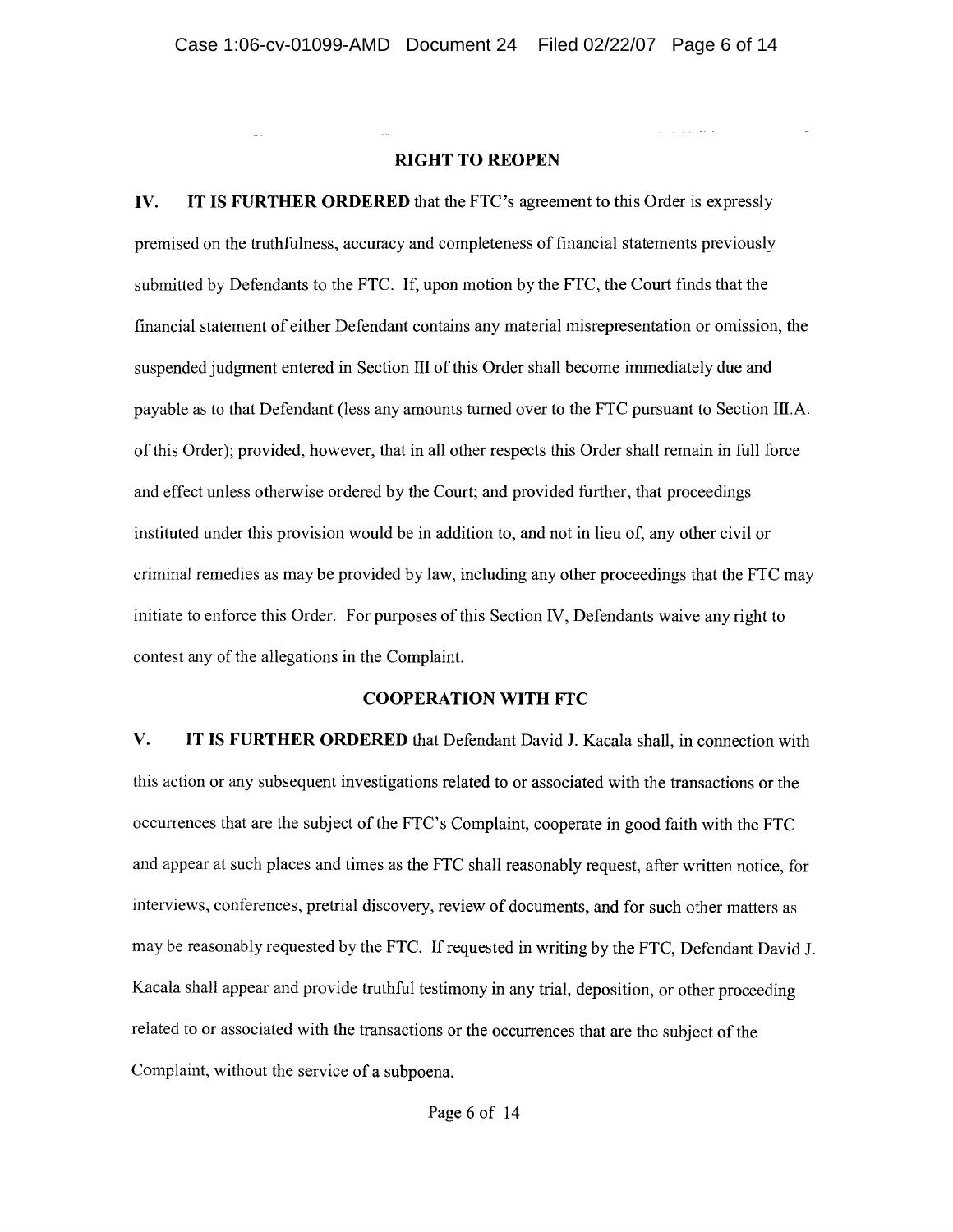### **DISTRIBUTION OF ORDER**

al control

**VI. IT IS FURTHER ORDERED** that, for a period of five (5) years from the date of entry of this Order, Defendants shall deliver copies of the Order as directed below:

A. Defendant Information Search, Inc., must deliver a copy of this Order to all of its principals, officers, directors, and managers. Defendant Information Search, Inc., also must deliver copies of this Order to all of its employees, agents, and representatives who engage in conduct related to the subject matter of the Order. For current personnel, delivery shall be within (5) days of service of this Order upon Defendant. For new personnel, delivery shall occur prior to them assuming their responsibilities.

B. For any business that Defendant David J. Kacala controls, directly or indirectly, or in which he has a majority ownership interest, Defendant David 1. Kacala must deliver a copy of this Order to all principals, officers, directors, and managers of that business. Defendant David J. Kacala must also deliver copies of this Order to all employees, agents, and representatives of that business who engage in conduct related to the subject matter of the Order. For current personnel, delivery shall be within (5) days of service of this Order upon Defendant. For new personnel, delivery shall occur prior to them assuming their responsibilities.

C. For any business where Defendant David J. Kacala is not a controlling person of a business but otherwise engages in conduct related to the subject matter of this Order, Defendant David J. Kacala must deliver a copy of this Order to all principals and managers of such business before engaging in such conduct.

D. Defendants must secure a signed and dated statement acknowledging receipt of the Order, within thirty (30) days of delivery, from all persons receiving a copy of the Order pursuant to this Section VI.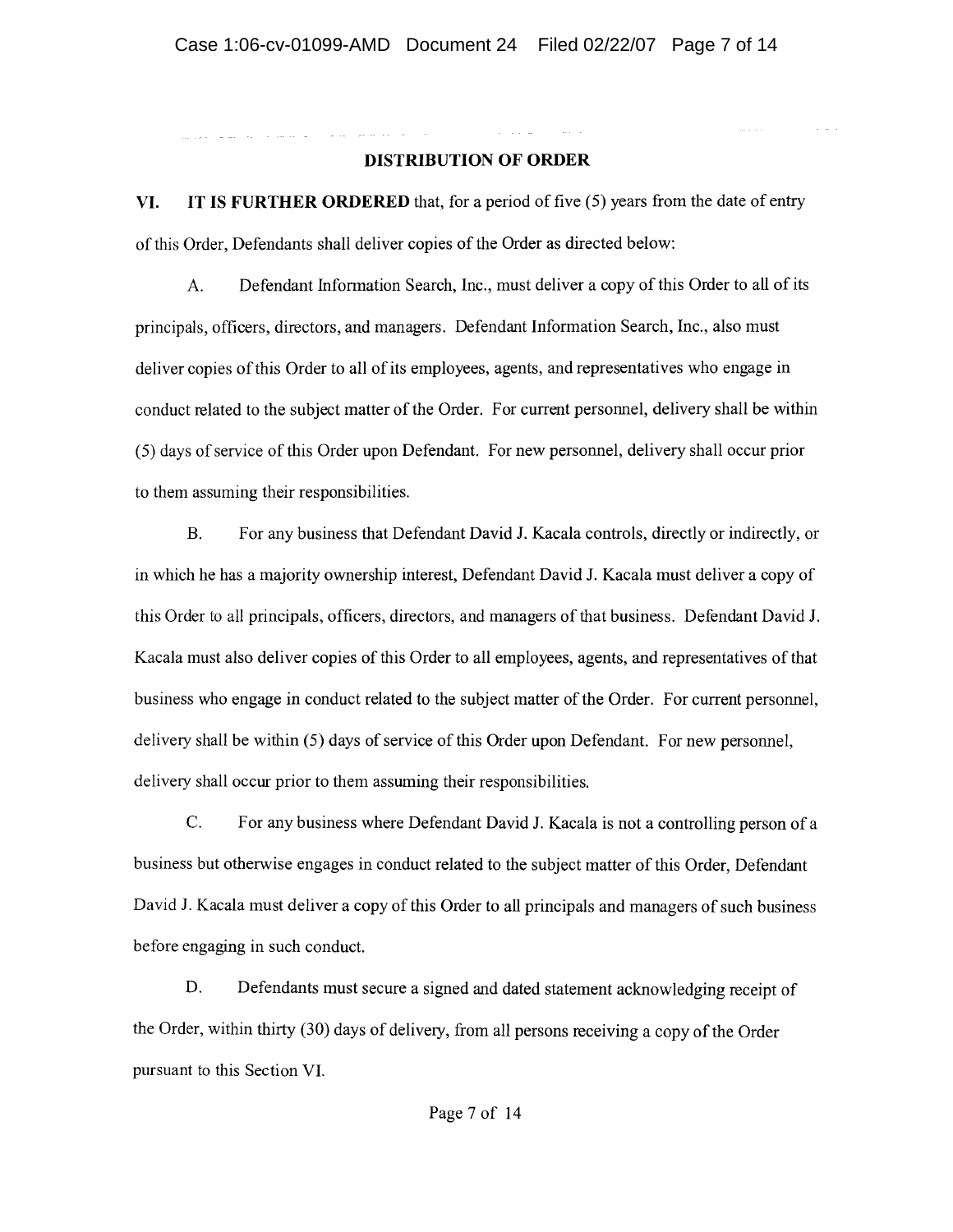### **RECORD-KEEPING PROVISIONS**

**VII. IT IS FURTHER ORDERED** that, for a period of eight (8) years from the date of entry ofthis Order, each Defendant, in connection with any business where (1) such Defendant is the majority owner or otherwise controls, directly or indirectly, the business and (2) the business is engaged in or assists others engaged in the obtaining, advertising, promoting, marketing, offering for sale, sale, or distribution of consumer personal information, and their agents, employees, officers, corporations, successors, and assigns, and those persons in active concert or participation with them who receive actual notice of this Order by personal service or otherwise, are hereby restrained and enjoined from failing to create and retain the following records:

A. Accounting records that reflect the cost of goods or services sold, revenues generated, and the disbursement of such revenues;

B. Personnel records accurately reflecting: the name, address, and telephone number of each person employed in any capacity by such business, including as an independent contractor; that person's job title or position; the date upon which the person commenced work; and the date and reason for the person's termination, if applicable;

C. Customer files containing the names, addresses, phone numbers, dollar amounts paid, quantity of goods or services purchased, and description of goods or services purchased, including information regarding the individual consumer whose personal information is being purchased, to the extent such information is obtained in the ordinary course of business;

D. Complaints and refund requests (whether received directly, indirectly or through any third party) and any responses to those complaints or requests;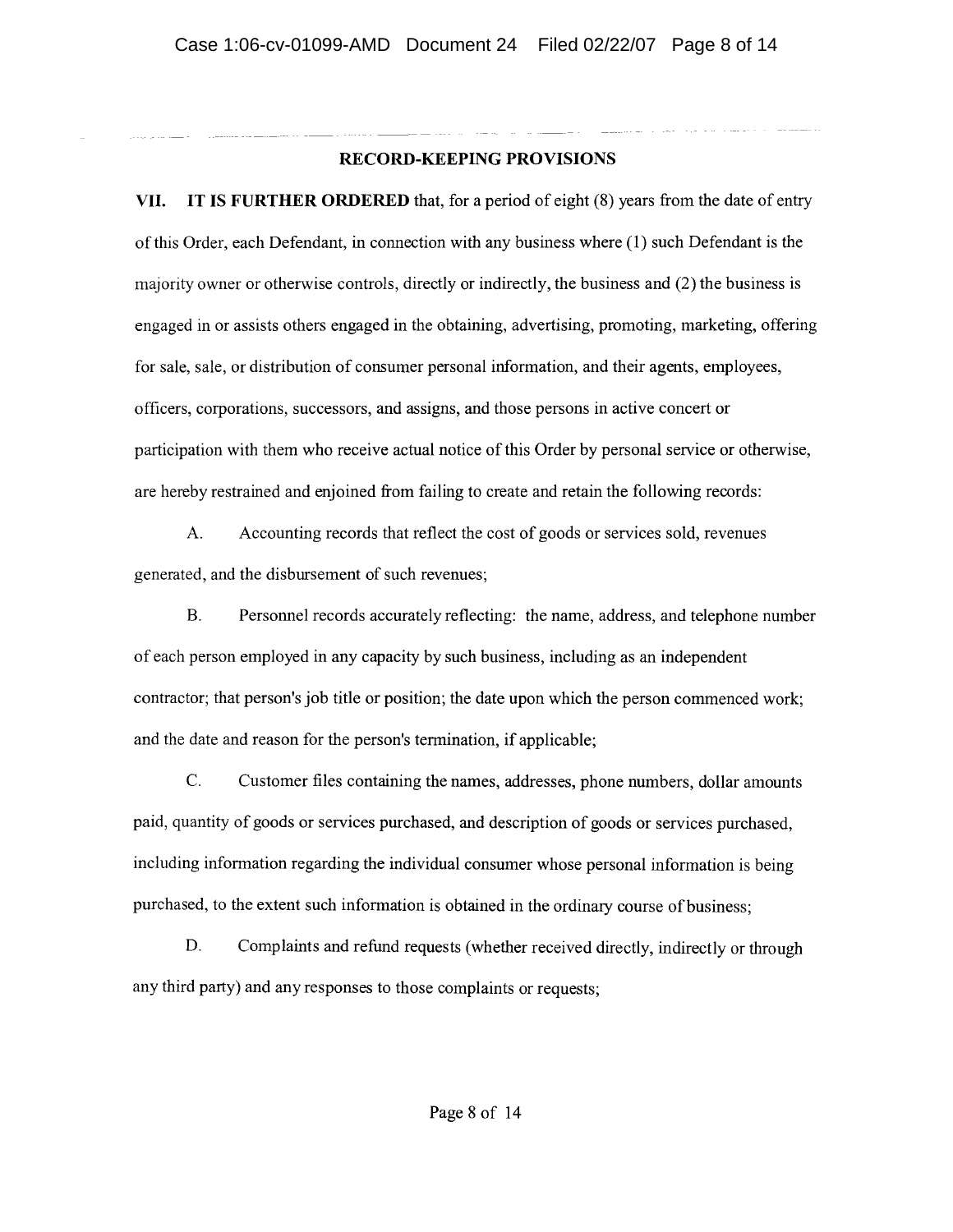E. Copies of all sales scripts, training materials, advertisements (including web sites), or other marketing materials, and records that accurately reflect the time periods during which such materials were used and the persons and business entities that used such materials;

F. To the extent consumer personal information is obtained through the use of third parties:

1. Records that accurately reflect the name, address, and telephone number of the third party;

2. Copies of all contracts and correspondence between either Defendant and such third party; and

G. Copies of each acknowledgement of receipt of Order required to be obtained pursuant to Section VI of this Order.

# **COMPLIANCE REPORTING**

**VIII. IT IS FURTHER ORDERED** that, in order that compliance with the provisions of this Order may be monitored:

A. For a period of five (5) years from the date of entry of this Order,

1. Defendant David J. Kacala shall notify the FTC of the following:

a. Any changes in his residence, mailing addresses, and telephone

numbers, within ten (10) days of the date of such change;

b. Any changes in his employment status (including

self-employment), and any change in his ownership in any business entity, within ten (10) days of the date of such change. Such notice shall include the name and address of each business that he is affiliated with, employed by, creates or forms, or performs services for; a statement of the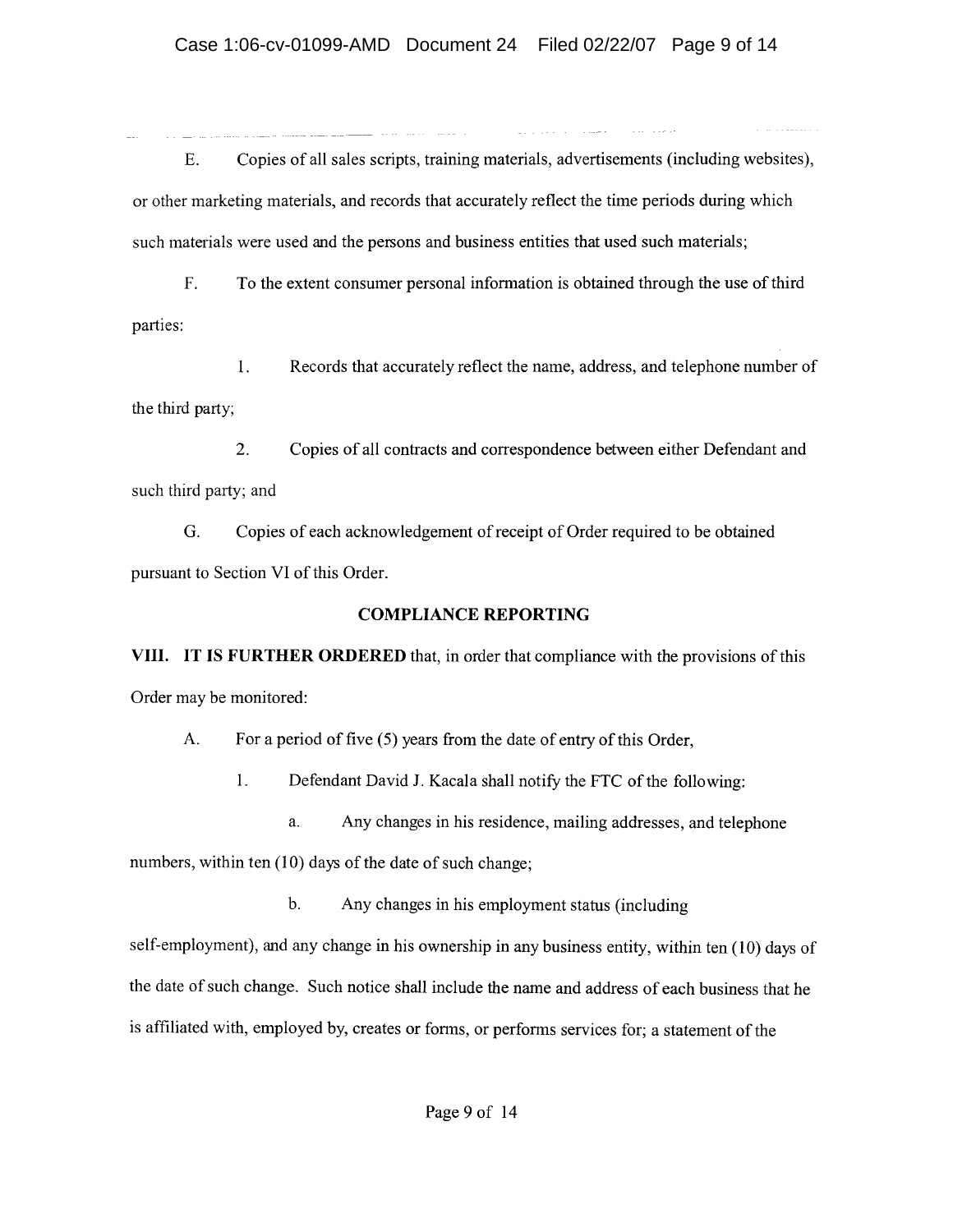nature of the business; and a statement of his duties and responsibilities in connection with the business or employment; and

c. Any changes in his name or use of any aliases or fictitious names; and

2. Defendants shall notify the FTC of any changes in corporate structure of Information Search, Inc., or any business entity that David 1. Kacala directly or indirectly  $control(s)$ , or has an ownership interest in, that may affect compliance obligations arising under this Order, including but not limited to a dissolution, assignment, sale, merger, or other action that would result in the emergence of a successor entity; the creation or dissolution of a subsidiary, parent, or affiliate that engages in any acts or practices subject to this Order; the filing of a bankruptcy petition; or a change in the corporate name or address, at least thirty (30) days prior to such change, *provided* that, with respect to any proposed change in the corporation about which a Defendant learns less than thirty (30) days prior to the date such action is to take place, such Defendant shall notify the FTC as soon as is practicable after obtaining such knowledge.

B. One hundred eighty (180) days after the date of entry of this Order, Defendants each shall provide a written report to the FTC, sworn to under penalty of perjury, setting forth in detail the manner and form in which they have complied and are complying with this Order. This report shall include, but not be limited to:

1. For Defendant David 1. Kacala:

a. The then-current residence address, mailing addresses, and telephone numbers of Defendant David 1. Kacala;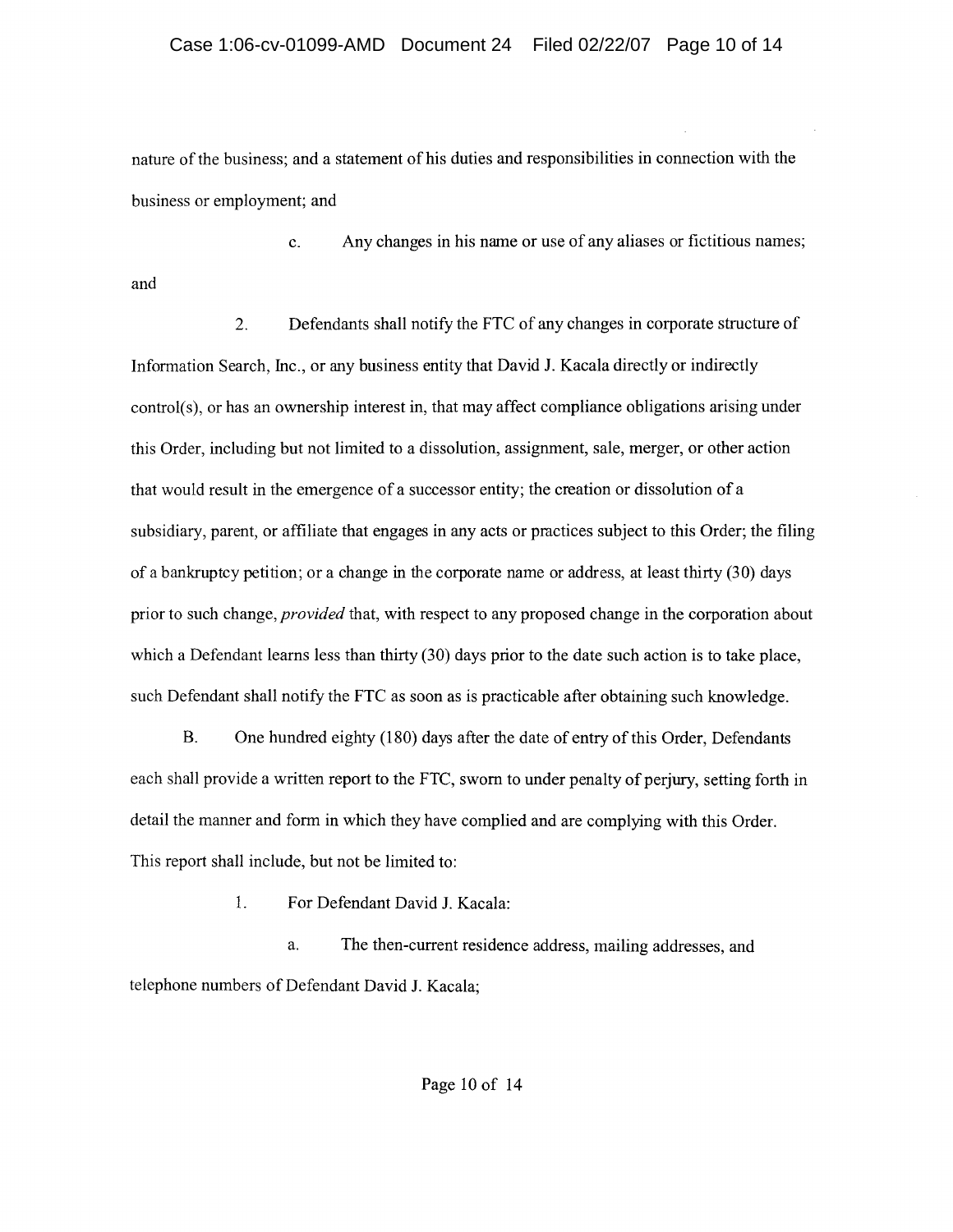b. The then-current employment and business addresses and telephone numbers of Defendant David J. Kacala, a description of the business activities of each such employer or business, and the title and responsibilities of Defendant David J. Kacala, for each such employer or business; and

c. Any other changes required to be reported under subparagraph A of this Section VIII.

2. For all Defendants:

a. A copy of each acknowledgment of receipt of this Order, obtained

pursuant to Section VI;

b. Any other changes required to be reported under subparagraph A of

this Section VIII.

C. For the purposes of this Order, Defendants shall, unless otherwise directed by the

FTC's authorized representatives, mail all written notifications to the FTC to:

Associate Director of Enforcement Federal Trade Commission 600 Pennsylvania Avenue NW, RoomNJ2I22 Washington, DC 20580 Re: FTC v. Information Search, Inc., et al.

D. For purposes of the compliance reporting and monitoring required by this Order,

the FTC is authorized to communicate directly with Defendants.

# COMPLIANCE MONITORING

IX. **IT** IS FURTHER ORDERED that, for the purpose of monitoring and investigating

compliance with any provision of this Order,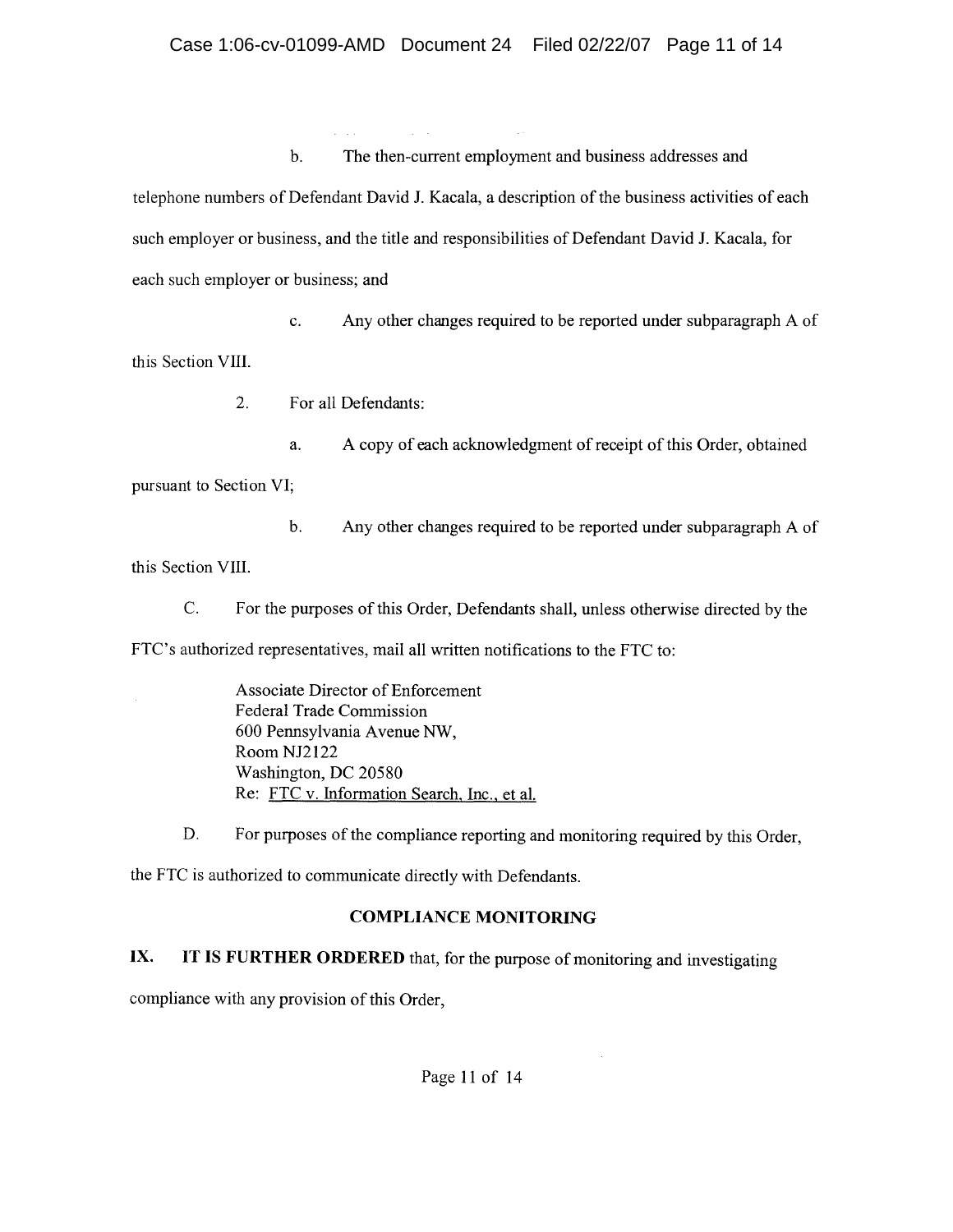A. Within ten (10) days of receipt of written notice from a representative of the FTC, Defendants each shall submit additional written reports, sworn to under penalty of perjury; produce documents for inspection and copying; appear for deposition; and/or provide entry during normal business hours to any business location in such Defendant's possession or direct or indirect control to inspect the business operation;

B. In addition, the FTC is authorized to monitor compliance with this Order by all other lawful means, including but not limited to the following:

1. Obtaining discovery from any person, without further leave of court, using the procedures prescribed by Fed. R. Civ. P. 30, 31, 33, 34, 36, and 45;

2. Posing as consumers and suppliers to: Defendants, Defendants' employees, or any other entity managed or controlled in whole or in part by either Defendant, without the necessity of identification or prior notice; and

C. Defendants shall permit representatives of the FTC to interview any employer, consultant, independent contractor, representative, agent, or employee who has agreed to such an interview, relating in any way to any conduct subject to this Order. The person interviewed may have counsel present.

*Provided, however,* that nothing in this Order shall limit the FTC's lawful use of compulsory process, pursuant to Sections 9 and 20 of the FTC Act, 15 U.S.c. §§ 49, 57b-l, to obtain any documentary material, tangible things, testimony, or information relevant to unfair or deceptive acts or practices in or affecting commerce (within the meaning of 15 U.S.C.  $\S$  45(a)(1)).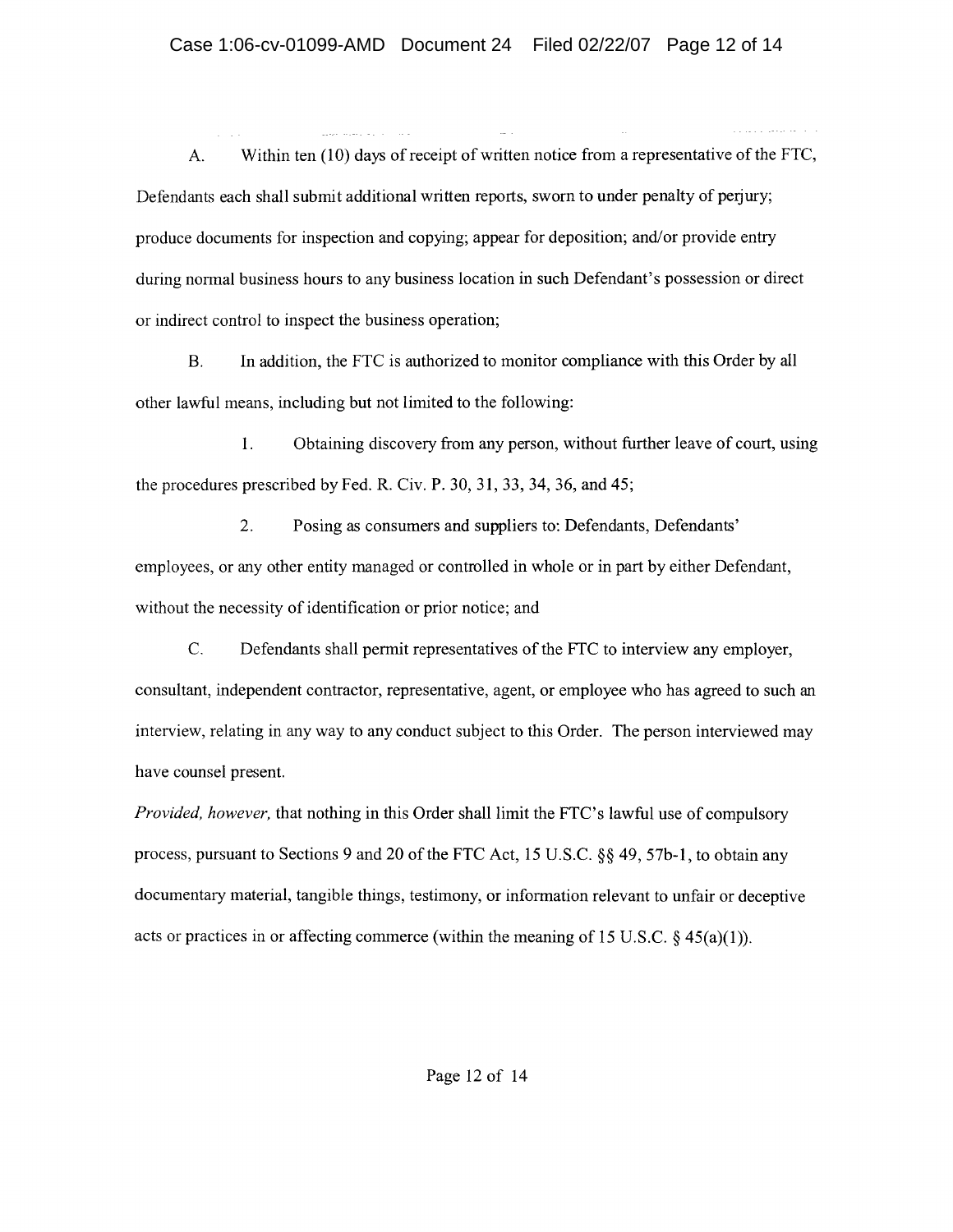## ACKNOWLEDGMENT OF RECEIPT OF ORDER

 $\mathbb{R}^2$  . The set

## x. IT IS FURTHER ORDERED that within five (5) business days after receipt of this

Order, as entered by the Court, each Defendant shall submit to the FTC a truthful sworn statement acknowledging receipt of this Order.

## RETENTION OF JURISDICTION

XI. IT IS FURTHER ORDERED that this Court shall retain jurisdiction of this matter, for purposes of construction, modification, and enforcement of this Order.